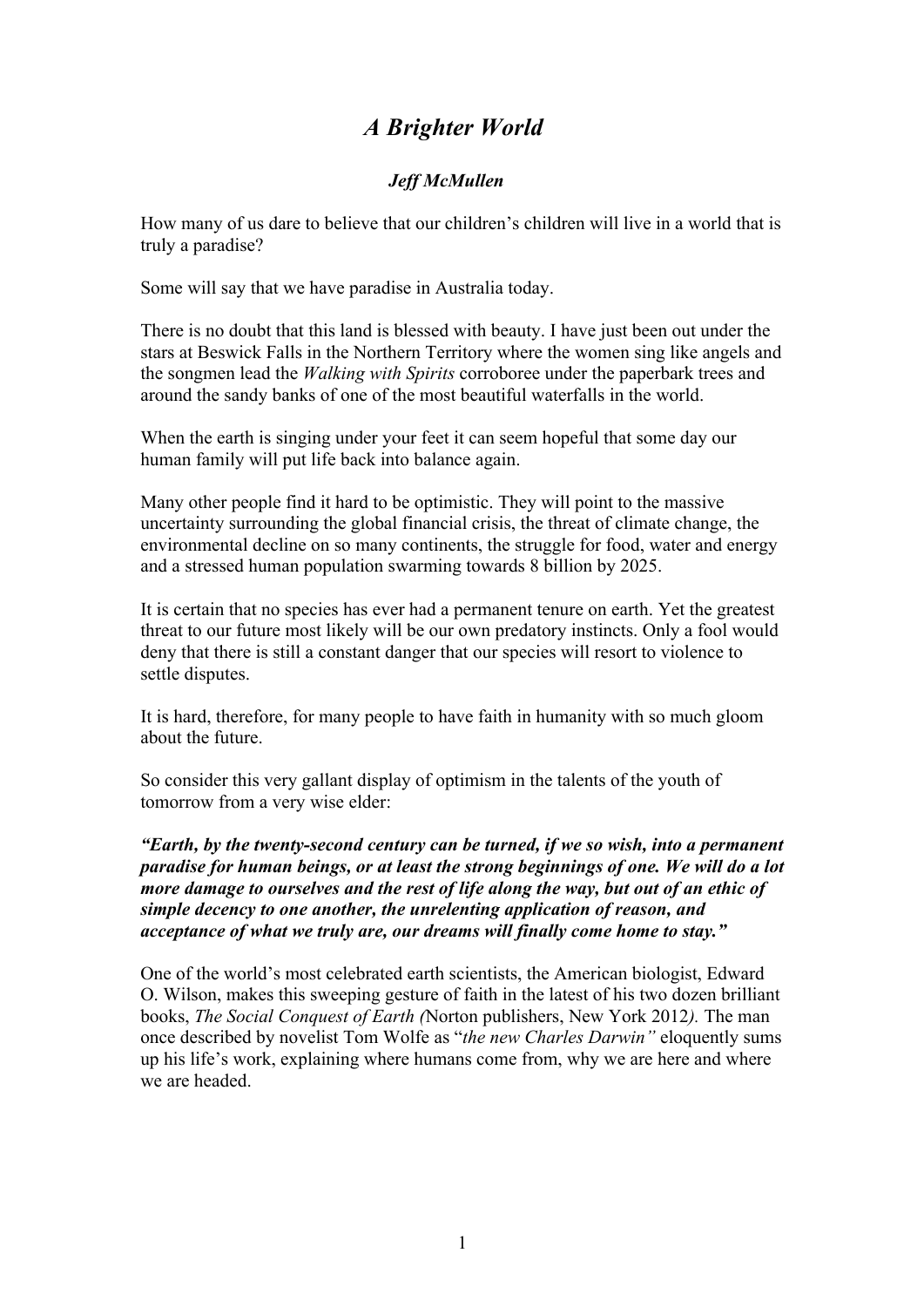"*By any conceivable standard, humanity is far and away life's greatest achievement. We are the mind of the biosphere, the solar system, and – who can say? – perhaps the galaxy…We have learned the history of the universe and look out almost to its edge…Language, literacy and science-based technology give us the edge over the rest of life."*

I admit that after more than half a century of world wandering I share Ed Wilson's passionate interest in a new enlightenment, one built on the collective wisdom of the world's greatest elders and the youthful energy and imagination that can indeed still create a brighter human dream.

In recent weeks I have been inspired by the old and the young, right here at home.

In western Sydney I shared some remarkably honest yet optimistic yarning with a group of the most courageous men and women you will find, but, as is often the case, many of them are largely unknown to our nation.

There's the Darug Traditional Owner, Aunty Edna Watson, winner of the 2012 NSW Schools' *Nanga Mai Award* for love of learning. Another Darug elder, Aunty Sandra Lee has won an accolade for her leadership in building up the capacity of the largest enclave of Aboriginal people in Australia, the western parts of Sydney. Uncle Wes Marne was there, still telling great stories after more than forty years working in classrooms and communities. Some of the elders like Uncle David Williams (RAN) and Uncle Harry Allie (RAAF) served in Australia's armed forces to defend this nation and others. Many like Aunty Mae Robinson devoted their life to educating Australians, not only Aboriginal children but all of us who need to know "*how we got here" (*as Ed Wilson Puts it). Aunty Norma Shelly, Aunty Rasme Prior, Aunty Thelma Quartey and Uncle Rex Sorby are typical of those strong community leaders who lead not by rhetoric but by example. Aunty Fran Bodkin has toiled away at a body of published work that has brought the Darug understanding of seasons and environment to a wide readership. This will benefit all of those who share the responsibility for managing the future of Sydney and its environs. Finally, among these passionate voices was Uncle Ivan Wellington, a warm hearted man who has worked with some of the most troubled young people, entering the prisons to share his experience and his belief that it is never too late to change.

All of these wise and experienced elders, and a list around this country too long to mention them all, are part of a growing Australia-wide network of Aboriginal wisdom. At the University of Western Sydney they have been honoured as "*Elders on Campus"* to value and utilise their considerable experience and wisdom to mentor staff, students and community. The talented and determined Melissa Williams is taking great care of this very special program.

There is something hopeful in seeing at last the recognition of Aboriginal knowledge on a Western knowledge campus. This will no doubt help make a great deal more sense of the world to younger Aboriginal people, pulled in different directions by global trends and fleeting fashions.